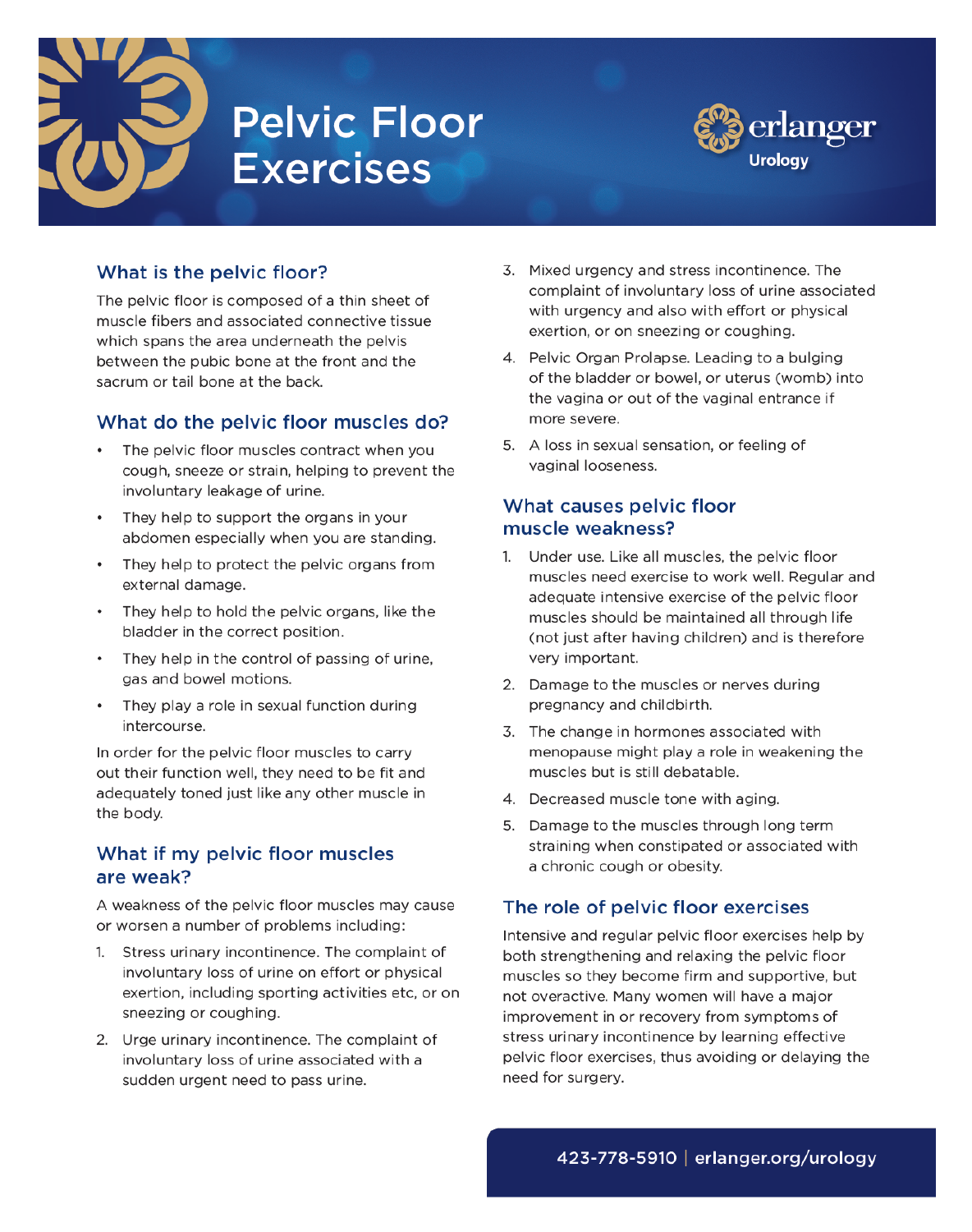## How to exercise your pelvic floor muscles

It is important to learn to do the exercises in the right way, and to check from time to time that you are still doing them correctly.

- 1. Sit comfortably with your feet and knees wide apart. Lean forward and place your elbows on your knees. Remember to keep breathing throughout and keep your stomach, leg and buttock muscles relaxed.
- 2. Imagine that you are trying to stop yourself passing gas from the bowel and at the same time trying to stop the flow of urine from the bladder. You should feel a lifting and tightening around the vagina and anus.
- 3. Observing the muscles can be an effective way of checking they are working correctly. Lie propped on the bed; place a small mirror between your legs with your knees bent and apart. As you pull up the pelvic floor you should see your anus and entrance to the vagina lifting and drawing in.

*Note: If you notice the entrance to the vagina widening, you are pushing down and not pulling up, which is the opposite to tightening the pelvic floor muscle. Also, if you leak urine or pass gas when doing the exercises it is likely you are pushing down not pulling up.* 

You may not be able to immediately contract and relax adequately at first, don't be disappointed. Most patients will learn to contract and relax if they are given some time by themselves at home to practice.

#### How often should I practice?

First determine your 'starting block'. Use your diary.

Tighten your pelvic floor muscles maximally without using your buttocks, thigh muscles or abdominals as described above. Hold tight for as many seconds as you can (up to maximum of 10 secs).

#### How long can you hold the maximal contraction?

\_\_\_\_\_\_\_ secs

Release the contraction and rest for at least the same time of the contraction. Repeat the 'tighten, hold and release' as many times as you can (up to a maximum of 8 12 repetitions)

### How many times can you repeat the contraction?

\_\_\_\_\_\_\_ times

e.g. 2 secs 4 times

This becomes your 'starting block'. Repeat your 'Starting block' 4 to 6 times during the day. As a result of this muscle training, your pelvic floor will get stronger and your starting block will change.

e.g. 4 secs 6 times

This becomes your new 'starting block'.

This program builds up the endurance of the muscle group. In other words, the muscle will be able to work harder for longer.

Now perform the pelvic floor exercise, but squeeze and lift more firmly, then let go. This is called a quick contraction and will help your muscles react quickly when you laugh, cough, exercise or lift.

### How many contractions can you do?

Aim to increase this number to 8 to 12 contractions, 3 times a day for at least 6 months. That's the easy bit! The most difficult part of the program is remembering to do the exercises! Here are some tips to help trigger your memory:

- Wear your watch on the wrong wrist.
- Put stickers in places that will catch your eye (e.g. bathroom mirror, telephone, fridge, kettle, steering wheel).
- Exercise after you have emptied your bladder.
- Exercise in any position.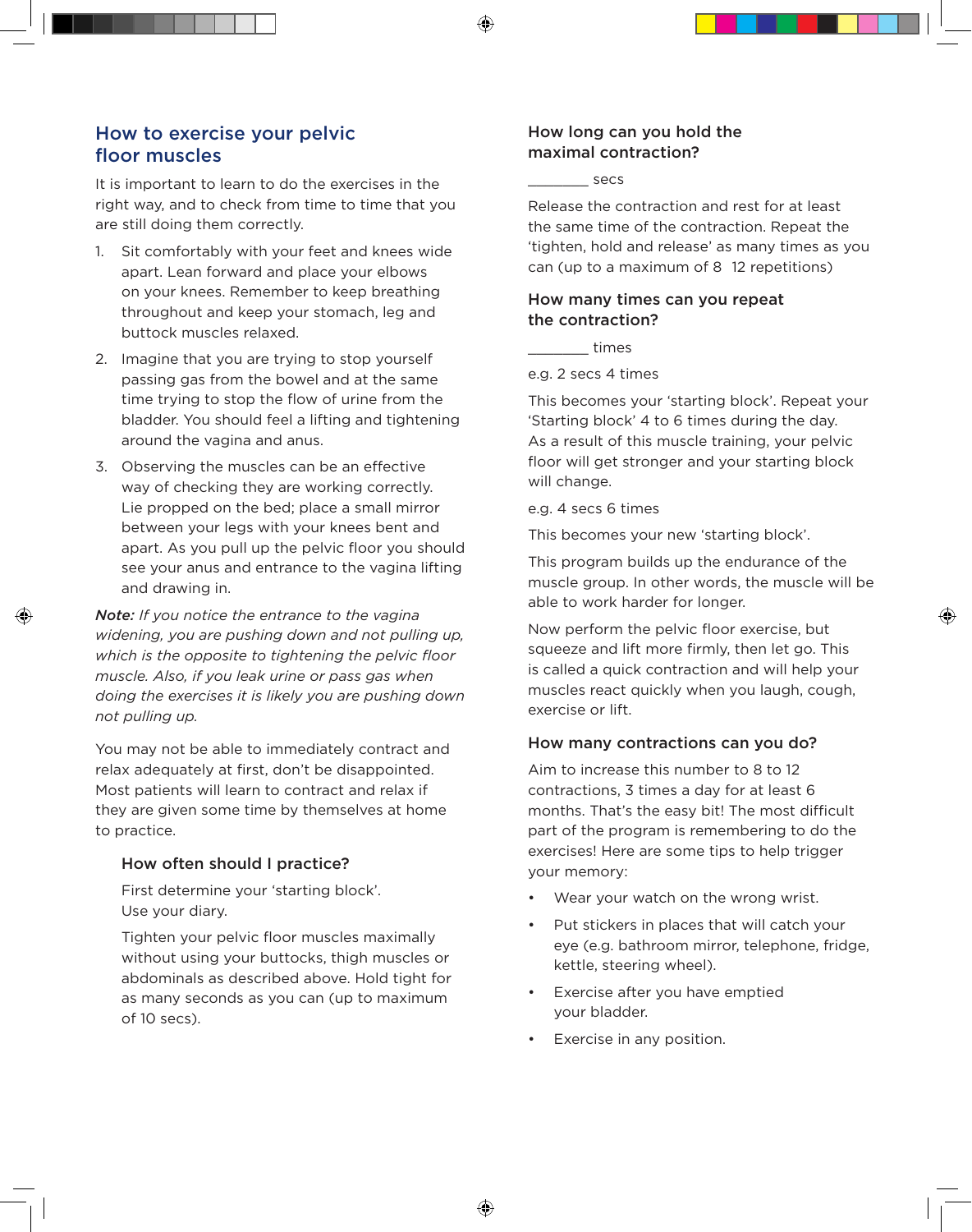## How quickly will I see results?

You may not feel your bladder control improve until after 3 6 weeks, but it may take up to 6 months to have improvement. DON'T GIVE UP!

It is important to maintain the strength of the muscles once you have completed an exercise programme. Practicing your exercises twice a week, 3 sets of 8 12 maximal contractions 3 times a day should be sufficient. Try to incorporate these exercises into daily life activities. If you are not sure that you are doing the exercises correctly ask your family doctor, nurse, or continence nurse to check for you.

## What if I can't contract my pelvic floor muscles?

If you are unable to contract your muscles, your health professional may suggest some additional treatments.

#### Biofeedback

This aims to help women identify and contract and relax selectively the pelvic floor muscles using signals from their own bodies. Feeling the muscles with your fingers is one example of this. Other methods involve using small sticky electrodes placed on the abdomen and buttock area or an intra vaginal or intra rectal probe connected to a computer. The strength and length of the contraction you perform can then be seen on the computer screen.

#### Electrical stimulation therapy

Sometimes the pelvic floor muscles cannot (yet) contract due to nerve damage. Electrical stimulation will provide an artificial contraction of the pelvic floor muscles, helping to strengthen them. This method is not suitable for women who can already contract their pelvic floor muscles even if those contractions are weak.

## Points to remember

- 1. Weak pelvic muscles often cause bladder control problems.
- 2. Daily intensive exercises can strengthen pelvic muscles and improve bladder control.
- 3. Check whether you are squeezing the right muscles.
- 4. Always tighten and contract your pelvic muscles before coughing, sneezing, jumping or lifting. This can help prevent involuntary loss of urine, gas or stool or bulging down of your pelvic organs.
- 5. Try to maintain your weight within healthy limits.